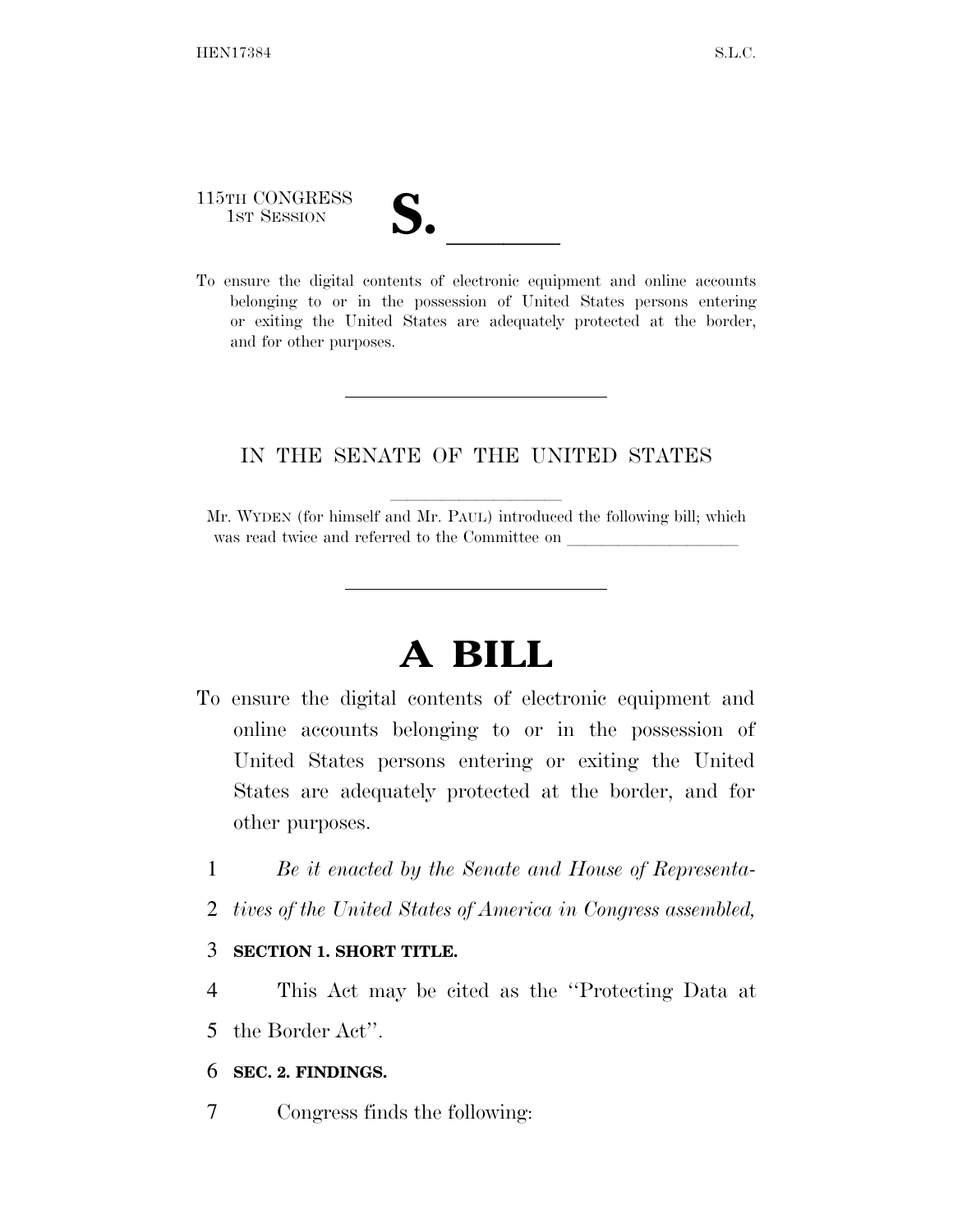(1) United States persons have a reasonable ex- pectation of privacy in the digital contents of their electronic equipment, the digital contents of their online accounts, and the nature of their online pres-ence.

 (2) The Supreme Court of the United States recognized in Riley v. California, 134 S.Ct. 2473 (2014) the extraordinary privacy interests in elec-tronic equipment like cell phones.

 (3) The privacy interest of United States per- sons in the digital contents of their electronic equip- ment, the digital contents of their online accounts, and the nature of their online presence differs in both degree and kind from their privacy interest in closed containers.

 (4) Accessing the digital contents of electronic equipment, accessing the digital contents of an on- line account, or obtaining information regarding the nature of the online presence of a United States per- son entering or exiting the United States, without a lawful warrant based on probable cause, is unreason- able under the Fourth Amendment to the Constitu-23 tion of the United States.

#### **SEC. 3. SCOPE.**

Nothing in this Act shall be construed to—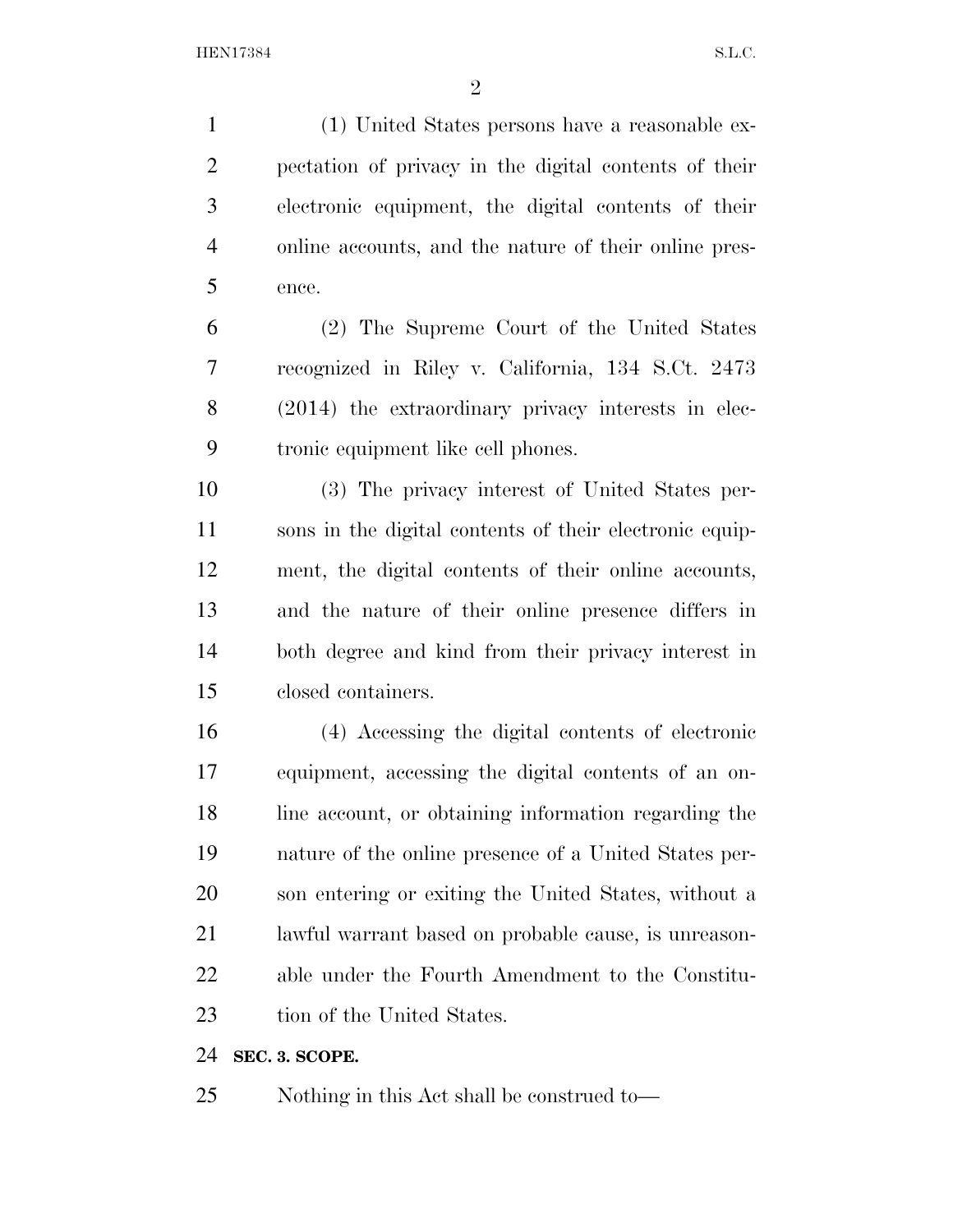(1) prohibit a Governmental entity from con- ducting an inspection of the external physical com- ponents of the electronic equipment to determine the presence or absence of weapons or contraband with- out a warrant, including activating or attempting to activate an object that appears to be electronic equipment to verify that the object is electronic equipment; or (2) limit the authority of a Governmental entity under the Foreign Intelligence Surveillance Act of 11 1978 (50 U.S.C. 1801 et seq.). **SEC. 4. DEFINITIONS.**  As used in this Act— (1) the term ''access credential'' includes a username, password, PIN number, fingerprint, or bi-ometric indicator;

 (2) the term ''border'' means the international border of the United States and the functional equivalent of such border;

 (3) the term ''digital contents'' means any signs, signals, writing, images, sounds, data, or in- telligence of any nature transmitted in whole or in part by electronic equipment, or stored in electronic equipment or an online account;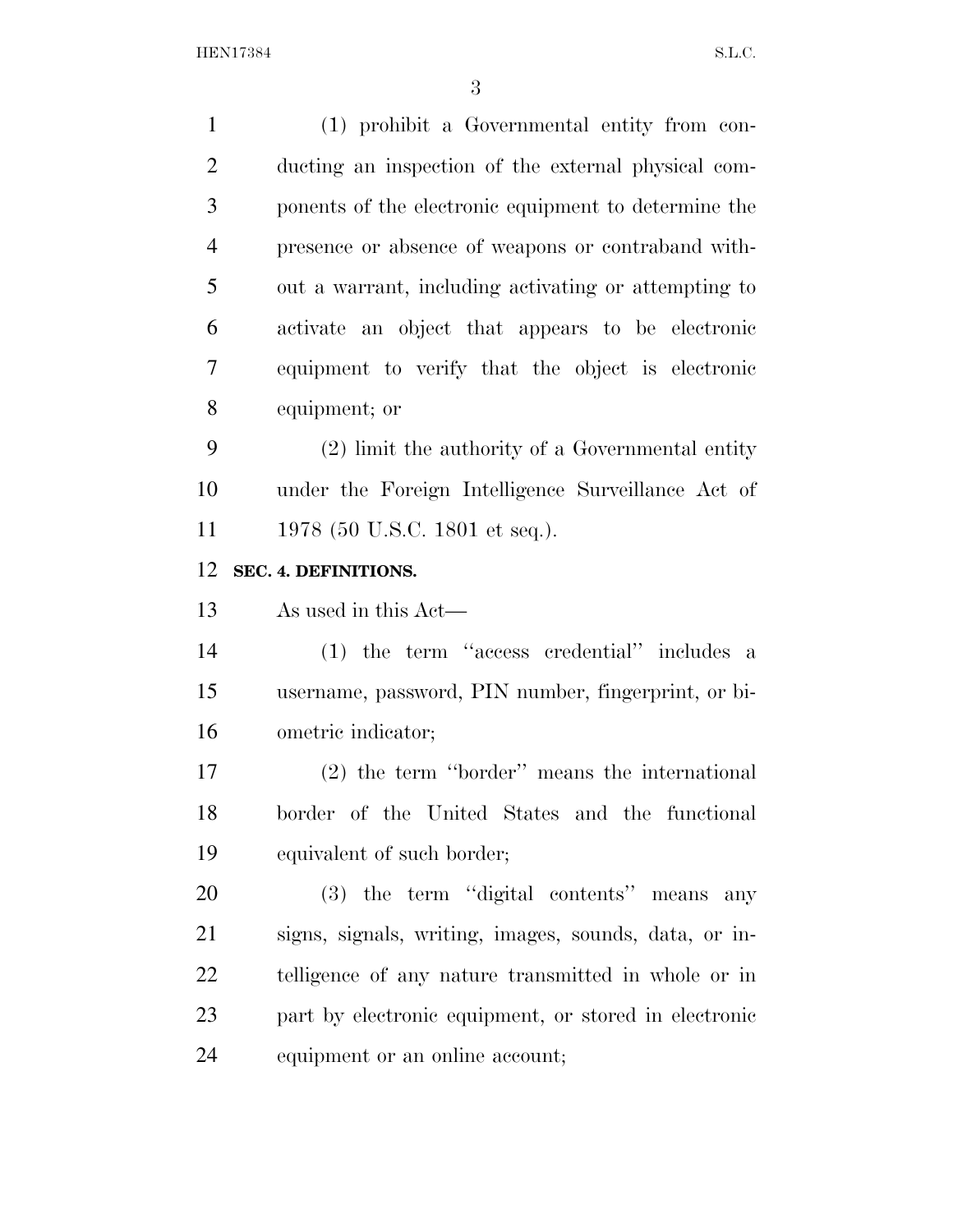| $\mathbf{1}$   | (4) the term "electronic communication service"      |
|----------------|------------------------------------------------------|
| $\overline{2}$ | has the meaning given that term in section 2510 of   |
| 3              | title 18, United States Code;                        |
| $\overline{4}$ | $(5)$ the term "electronic equipment" has the        |
| 5              | meaning given the term "computer" in section         |
| 6              | $1030(e)$ of title 18, United States Code;           |
| 7              | $(6)$ the term "Governmental entity" means a         |
| 8              | department or agency of the United States (includ-   |
| 9              | ing any officer, employee, or contractor or other    |
| 10             | agent thereof);                                      |
| 11             | (7) the term "online account" means an online        |
| 12             | account with an electronic communication service or  |
| 13             | remote computing service;                            |
| 14             | $(8)$ the term "online account information"          |
| 15             | means the screen name or other identifier or infor-  |
| 16             | mation that would allow a Governmental entity to     |
| 17             | identify the online presence of an individual;       |
| 18             | (9) the term "remote computing service" has          |
| 19             | the meaning given that term in section 2711 of title |
| 20             | 18, United States Code; and                          |
| 21             | (10) the term "United States person" means an        |
| 22             | individual who is a United States person, as defined |
| 23             | in section 101 of the Foreign Intelligence Surveil-  |
| 24             | lance Act of 1978 (50 U.S.C. 1801).                  |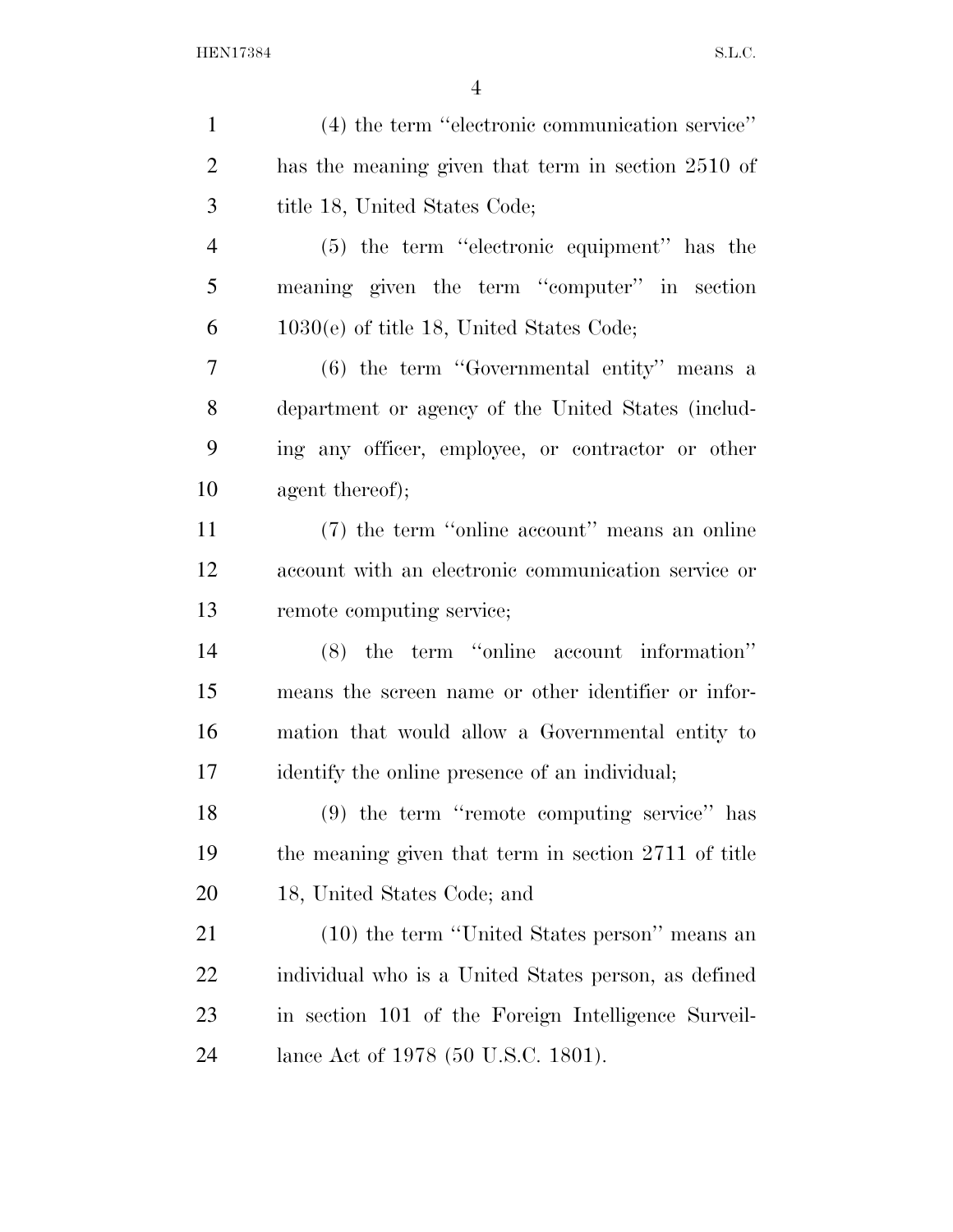## **SEC. 5. PROCEDURES FOR LAWFUL ACCESS TO DIGITAL DATA AT THE BORDER.**  (a) STANDARD.—Subject to subsection (b), a Govern-mental entity may not—

 (1) access the digital contents of any electronic equipment belonging to or in the possession of a United States person at the border without a valid warrant supported by probable cause issued using the procedures described in the Federal Rules of Criminal Procedure by a court of competent jurisdic-11 tion;

 (2) deny entry into or exit from the United States by a United States person based on a refusal by the United States person to—

 (A) disclose an access credential that would enable access to the digital contents of electronic equipment or the digital contents of an online account;

 (B) provide access to the digital contents of electronic equipment or the digital contents of an online account; or

 (C) provide online account information; or (3) delay entry into or exit from the United States by a United States person for longer than the period of time, which may not exceed 4 hours, nec-essary to determine whether the United States per-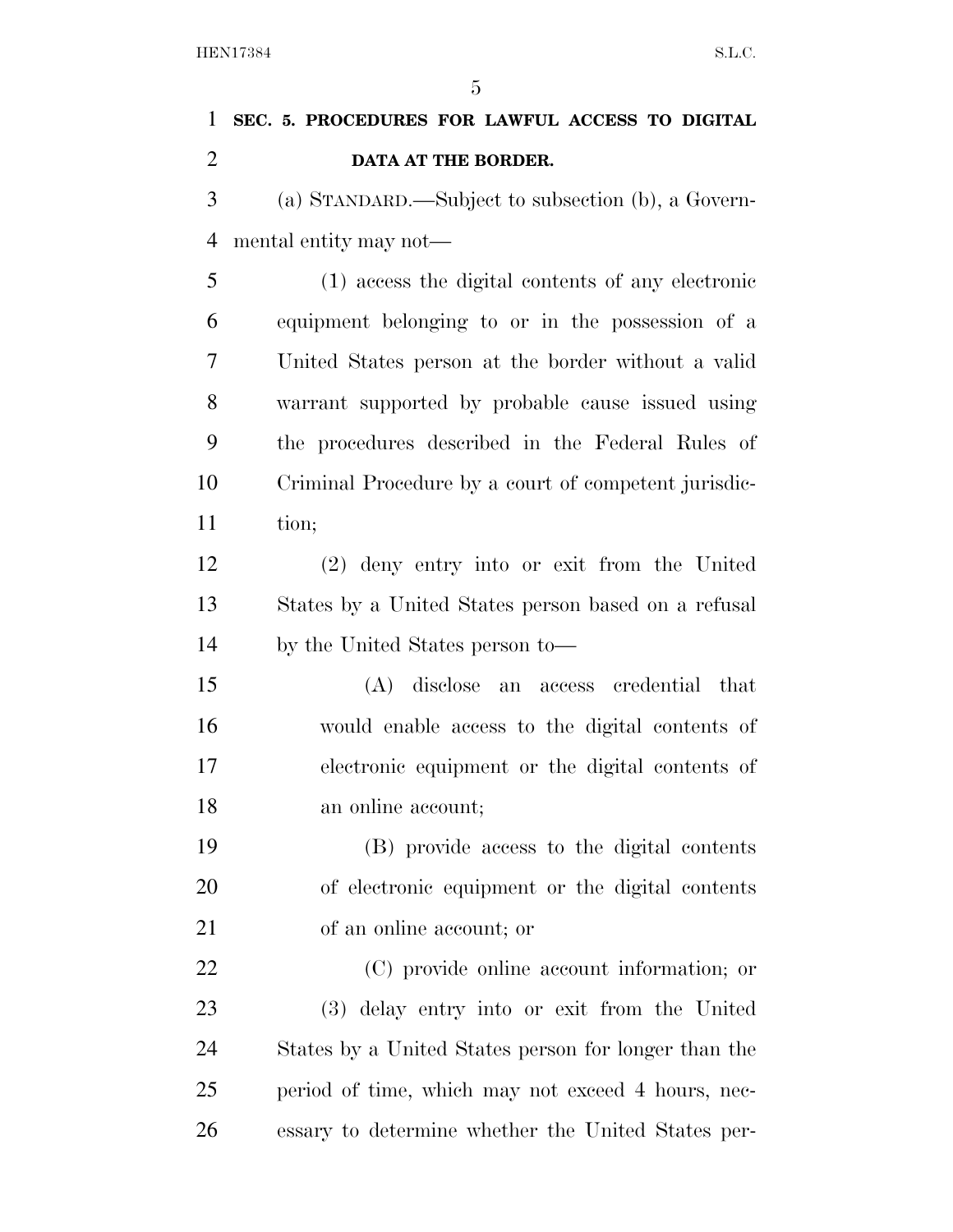| $\mathbf{1}$   | son will, in a manner in accordance with subsection          |
|----------------|--------------------------------------------------------------|
| $\overline{2}$ | (c), consensually provide an access credential, ac-          |
| 3              | cess, or online account information, as described in         |
| $\overline{4}$ | subparagraphs $(A)$ , $(B)$ , and $(C)$ of paragraph $(2)$ . |
| 5              | (b) EMERGENCY EXCEPTIONS.—                                   |
| 6              | (1) EMERGENCY SITUATIONS GENERALLY.—                         |
| 7              | (A) IN GENERAL.—An investigative or law                      |
| 8              | enforcement officer of a Governmental entity                 |
| 9              | who is designated by the Secretary of Home-                  |
| 10             | land Security for purposes of this paragraph                 |
| 11             | may access the digital contents of electronic                |
| 12             | equipment belonging to or in possession of a                 |
| 13             | United States person at the border without a                 |
| 14             | warrant described in subsection $(a)(1)$ if the in-          |
| 15             | vestigative or law enforcement officer—                      |
| 16             | (i) reasonably determines that—                              |
| 17             | (I) an emergency situation exists                            |
| 18             | that involves—                                               |
| 19             | (aa) immediate danger of                                     |
| 20             | death or serious physical injury                             |
| 21             | to any person;                                               |
| 22             | (bb) conspiratorial activities                               |
| 23             | threatening the national security                            |
| 24             | interest of the United States; or                            |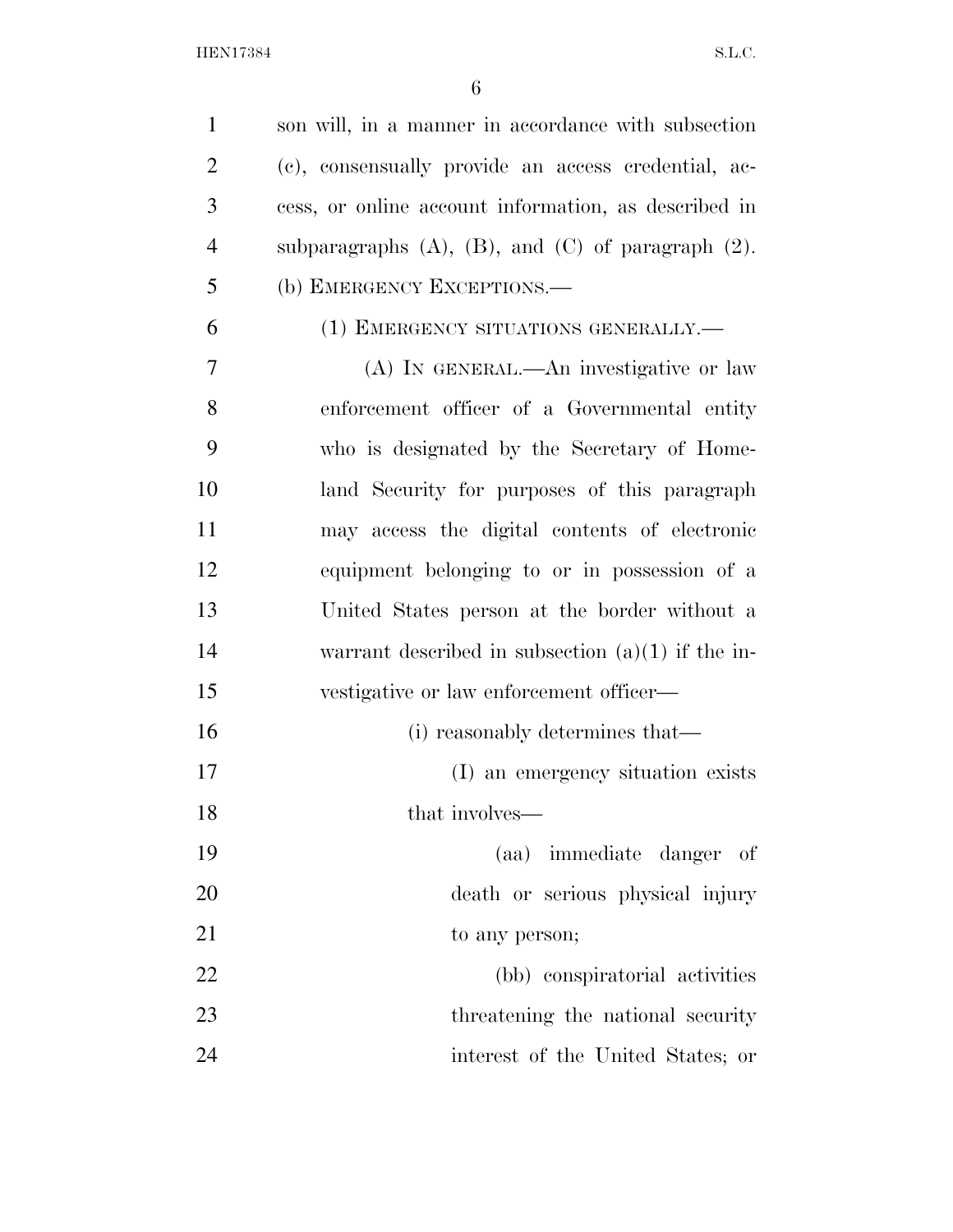| $\mathbf{1}$   | (cc) conspiratorial activities                     |
|----------------|----------------------------------------------------|
| $\overline{2}$ | characteristic of organized crime;                 |
| 3              | (II) the emergency situation de-                   |
| $\overline{4}$ | scribed in subclause (I) requires ac-              |
| 5              | cess to the digital contents of the elec-          |
| 6              | tronic equipment before a warrant de-              |
| $\overline{7}$ | scribed in subsection $(a)(1)$ author-             |
| 8              | izing such access can, with due dili-              |
| 9              | gence, be obtained; and                            |
| 10             | (III) there are grounds upon                       |
| 11             | which a warrant described in sub-                  |
| 12             | section $(a)(1)$ could be issued author-           |
| 13             | izing such access; and                             |
| 14             | (ii) makes an application in accord-               |
| 15             | ance with this section for a warrant de-           |
| 16             | scribed in subsection $(a)(1)$ as soon as          |
| 17             | practicable, but not later than 7 days after       |
| 18             | the investigative or law enforcement officer       |
| 19             | accesses the digital contents under the au-        |
| 20             | thority under this subparagraph.                   |
| 21             | (B) WARRANT NOT OBTAINED.—If an ap-                |
| 22             | plication for a warrant described in subpara-      |
| 23             | graph $(A)(ii)$ is denied, or in any other case in |
| 24             | which an investigative or law enforcement offi-    |
| 25             | cer accesses the digital contents of electronic    |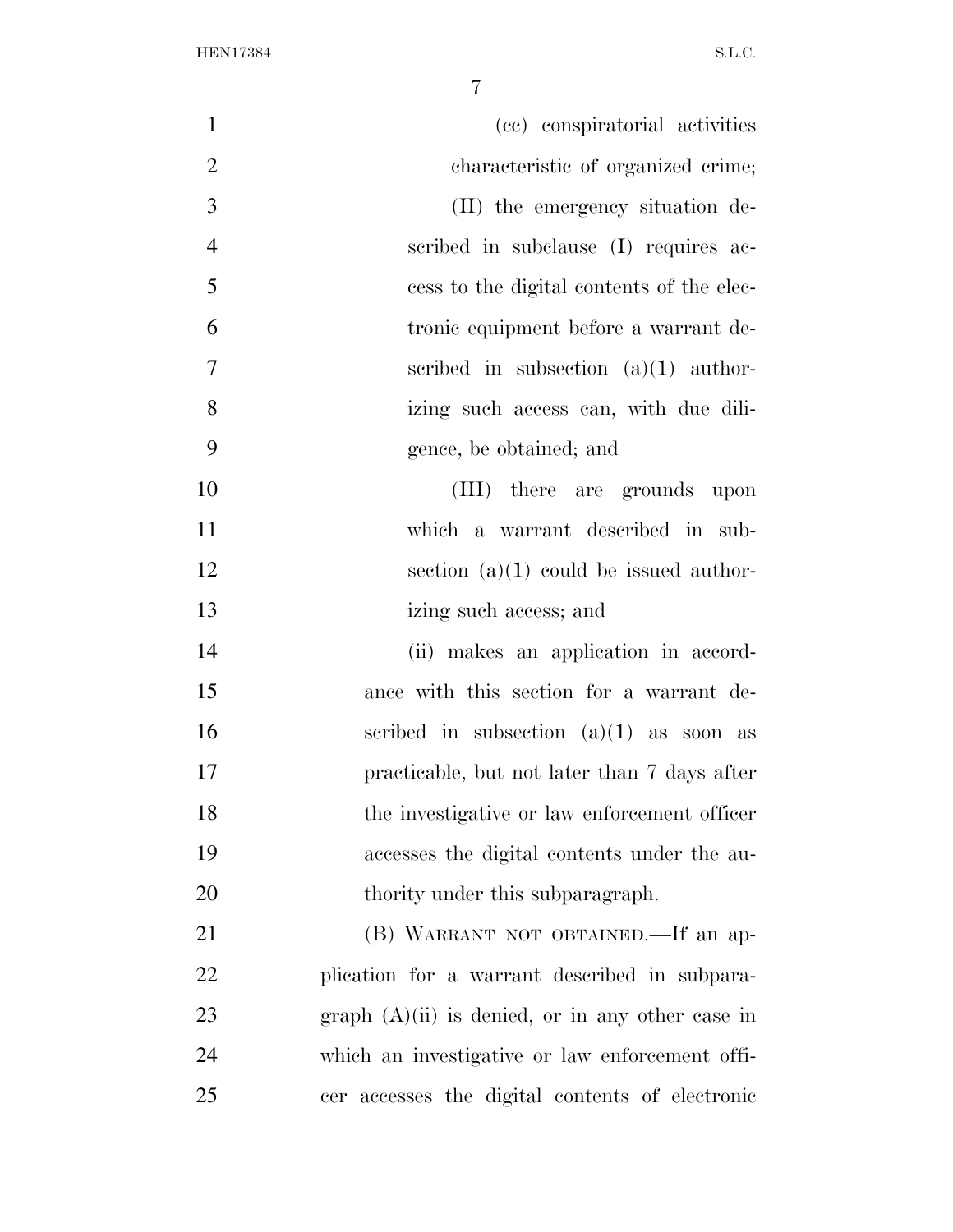| $\mathbf{1}$   | equipment belonging to or in possession of a          |
|----------------|-------------------------------------------------------|
| $\overline{2}$ | United States person at the border without a          |
| 3              | warrant under the emergency authority under           |
| $\overline{4}$ | subparagraph (A) and a warrant authorizing            |
| 5              | the access is not obtained—                           |
| 6              | (i) any copy of the digital contents in               |
| $\overline{7}$ | the custody or control of a Governmental              |
| 8              | entity shall immediately be destroyed;                |
| 9              | (ii) the digital contents, and any in-                |
| 10             | formation derived from the digital con-               |
| 11             | tents, may not be disclosed to any Govern-            |
| 12             | mental entity or a State or local govern-             |
| 13             | ment; and                                             |
| 14             | (iii) the Governmental entity employ-                 |
| 15             | ing the investigative or law enforcement of-          |
| 16             | ficer that accessed the digital contents              |
| 17             | shall notify the United States person that            |
| 18             | any copy of the digital contents has been             |
| 19             | destroyed.                                            |
| 20             | PROTECTION OF PUBLIC SAFETY<br>(2)<br><b>AND</b>      |
| 21             | HEALTH.—A Governmental entity may access the          |
| 22             | digital contents of electronic equipment belonging to |
| 23             | or in possession of a United States person at the     |
| 24             | border without a warrant described in subsection      |
| 25             | $(a)(1)$ if the access is—                            |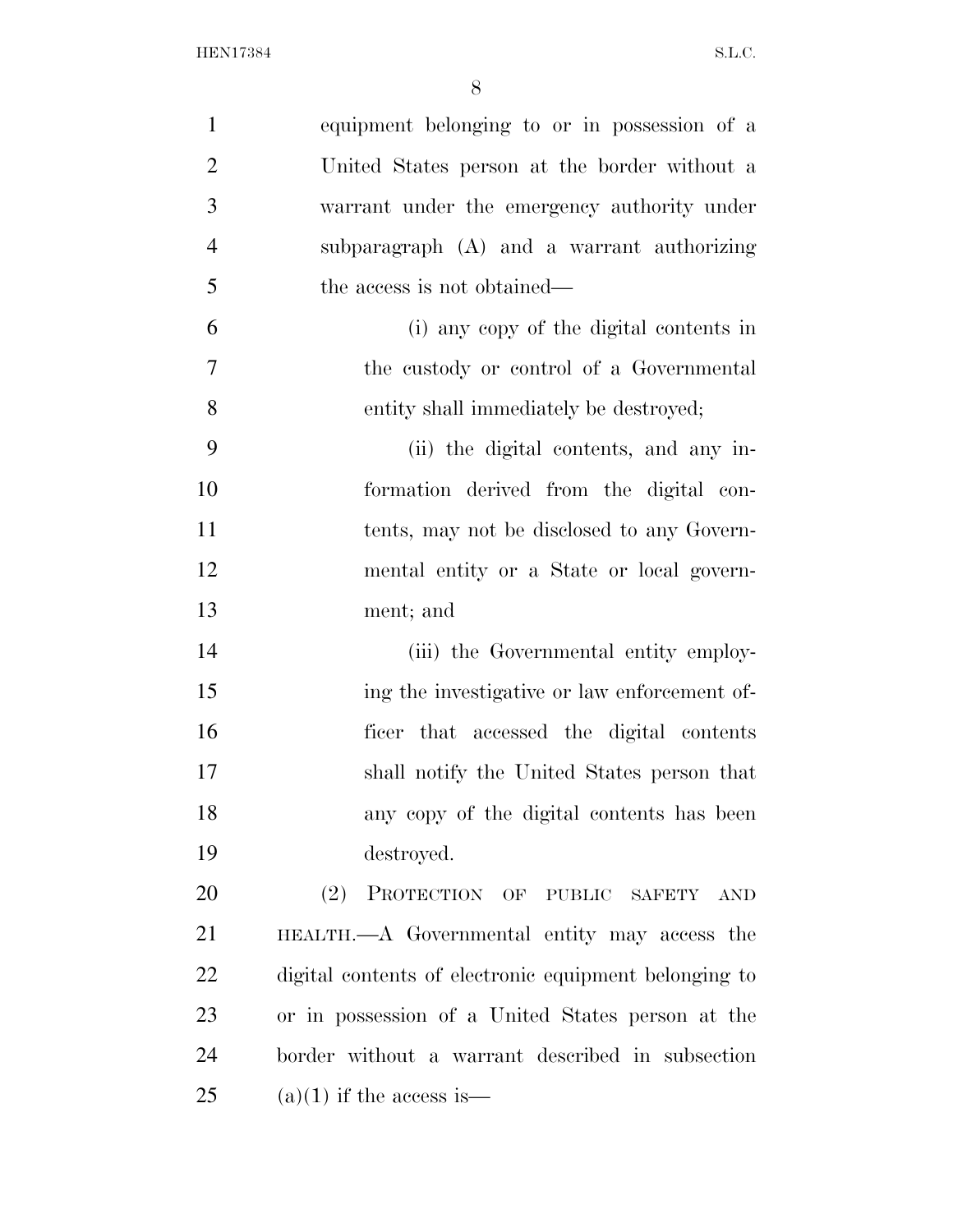| $\mathbf{1}$   | (A) necessary for the provision of fire,         |
|----------------|--------------------------------------------------|
| $\overline{2}$ | medical, public safety, or other emergency serv- |
| 3              | ices; and                                        |
| $\overline{4}$ | (B) unrelated to the investigation of a pos-     |
| 5              | sible crime or other violation of the law.       |
| 6              | (c) INFORMED CONSENT IN WRITING.                 |
| 7              | $(1)$ NOTICE.—                                   |
| 8              | $(A)$ In GENERAL.— $A$ Governmental entity       |
| 9              | shall provide the notice described in subpara-   |
| 10             | graph (B) before requesting that a United        |
| 11             | States person at the border—                     |
| 12             | (i) provide consent to access the dig-           |
| 13             | ital contents of any electronic equipment        |
| 14             | belonging to or in the possession of or the      |
| 15             | digital contents of an online account of the     |
| 16             | United States person;                            |
| 17             | (ii) disclose an access credential that          |
| 18             | would enable access to the digital contents      |
| 19             | of electronic equipment or the digital con-      |
| 20             | tents of an online account of the United         |
| 21             | States Person;                                   |
| 22             | (iii) provide access to the digital con-         |
| 23             | tents of electronic equipment or the digital     |
| 24             | contents of an online account of the United      |
| 25             | States Person; or                                |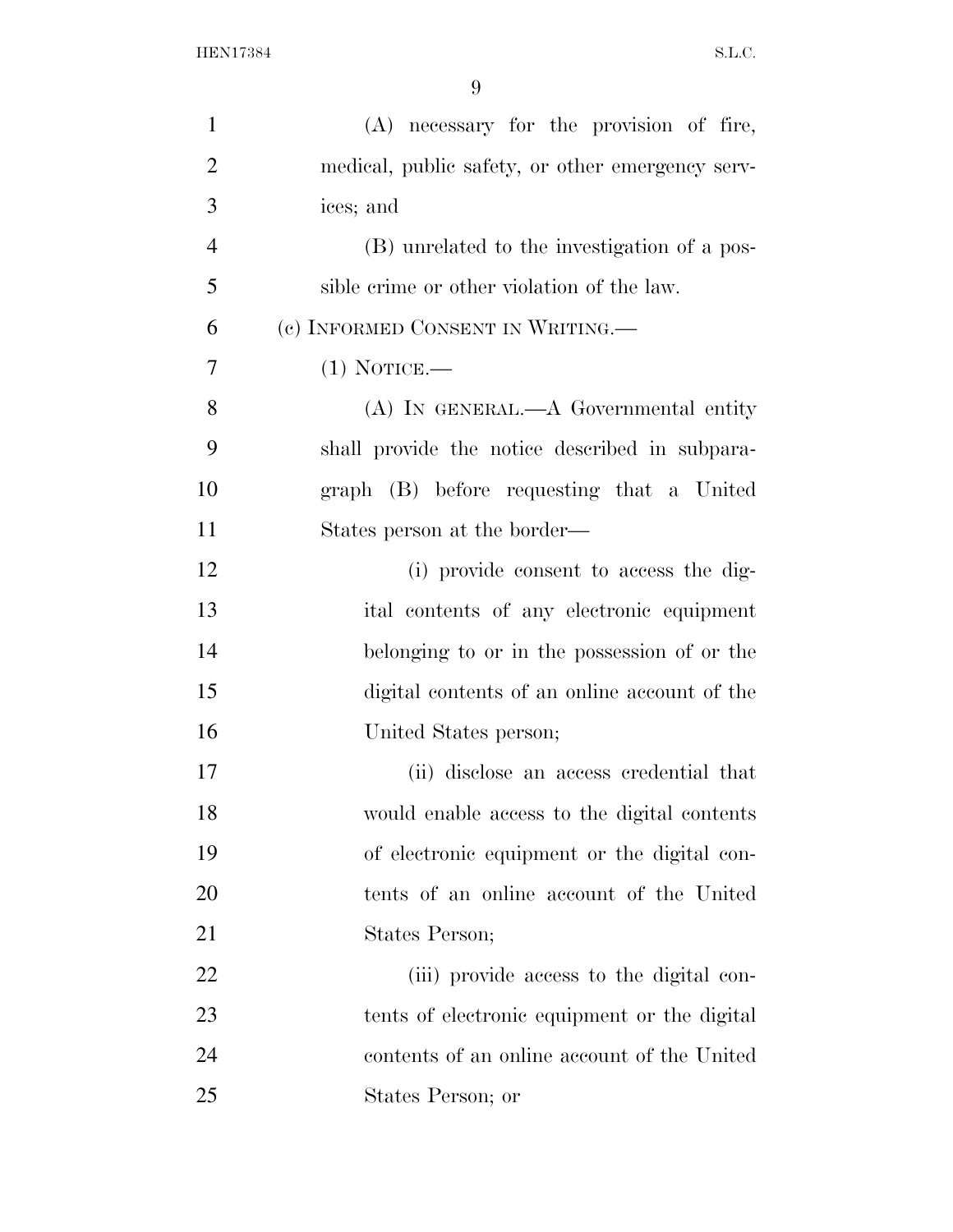| $\mathbf{1}$   | (iv) provide online account informa-          |
|----------------|-----------------------------------------------|
| $\overline{2}$ | tion of the United States Person.             |
| 3              | (B) CONTENTS.—The notice described in         |
| $\overline{4}$ | this subparagraph is written notice in a lan- |
| 5              | guage understood by the United States person  |
| 6              | that the Governmental entity—                 |
| 7              | $(i)$ may not—                                |
| $8\,$          | (I) compel access to the digital              |
| 9              | contents of electronic equipment be-          |
| 10             | longing to or in the possession of, the       |
| 11             | digital contents of an online account         |
| 12             | of, or the online account information         |
| 13             | of a United States person without a           |
| 14             | valid warrant;                                |
| 15             | (II) deny entry into or exit from             |
| 16             | United States by the United<br>the            |
| 17             | States person based on a refusal by           |
| 18             | the United States person to—                  |
| 19             | (aa) disclose an access cre-                  |
| 20             | dential that would enable access              |
| 21             | to the digital contents of elec-              |
| 22             | tronic equipment or the digital               |
| 23             | contents of an online account;                |
| 24             | (bb) provide access to the                    |
| 25             | digital contents of electronic                |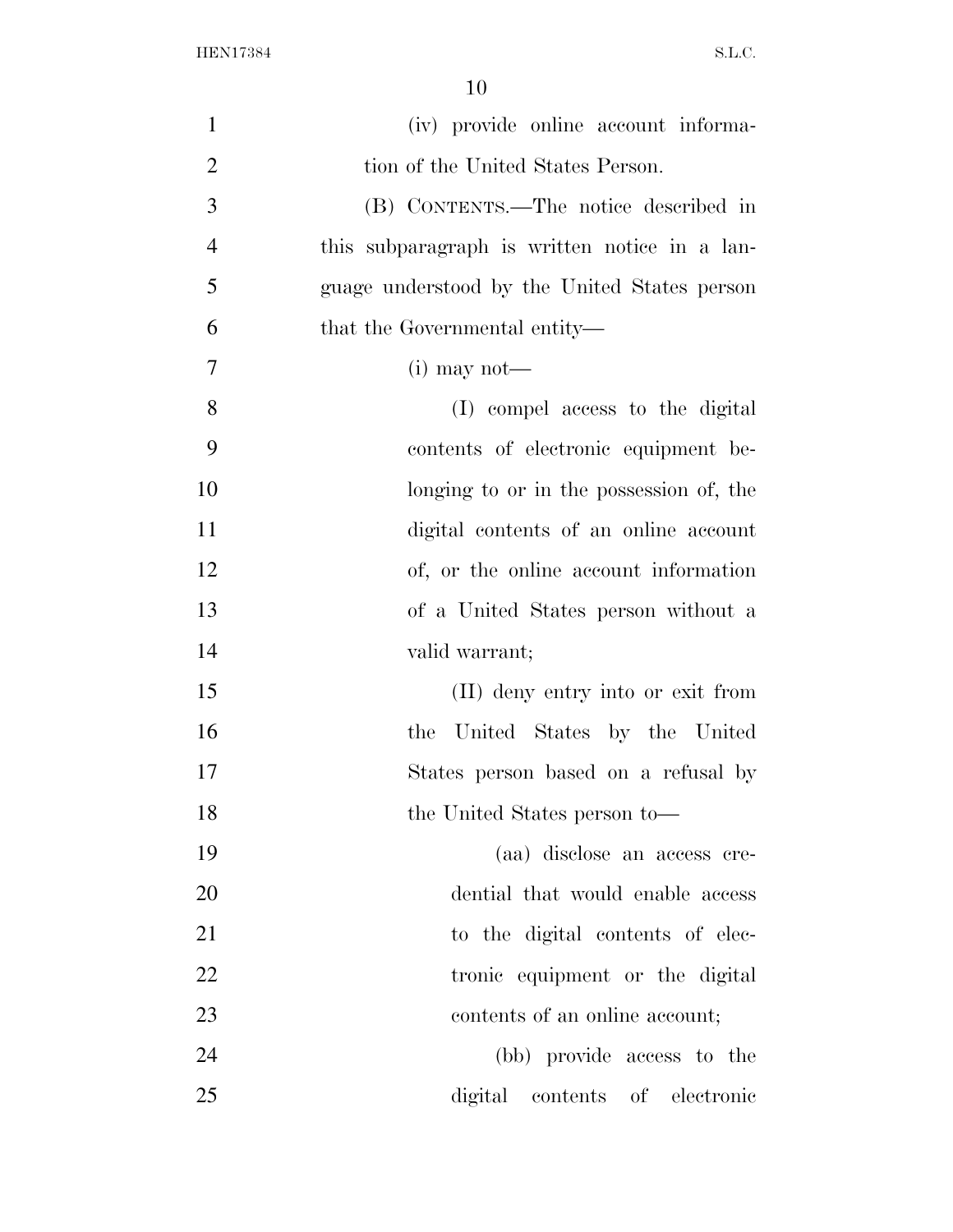| $\mathbf{1}$   | equipment or the digital contents               |
|----------------|-------------------------------------------------|
| $\overline{2}$ | of an online account; or                        |
| 3              | (cc) provide online account                     |
| $\overline{4}$ | information; or                                 |
| 5              | (III) delay entry into or exit from             |
| 6              | United States by the United<br>the              |
| 7              | States person for longer than the pe-           |
| 8              | riod of time, which may not exceed 4            |
| 9              | hours, necessary to determine whether           |
| 10             | the United States person will consen-           |
| 11             | sually provide an access credential, ac-        |
| 12             | cess, or online account information, as         |
| 13             | described in items $(aa)$ , $(bb)$ , and $(cc)$ |
| 14             | of subclause $(II)$ ; and                       |
| 15             | (ii) if the Governmental entity has             |
| 16             | probable cause that the electronic equip-       |
| 17             | ment contains information that is relevant      |
| 18             | to an allegation that the United States         |
| 19             | person has committed a felony, may seize        |
| 20             | electronic equipment belonging to or in the     |
| 21             | possession of the United States person for      |
| 22             | a period of time if the United States per-      |
| 23             | son refuses to consensually provide access      |
| 24             | to the digital contents of the electronic       |
| 25             | equipment.                                      |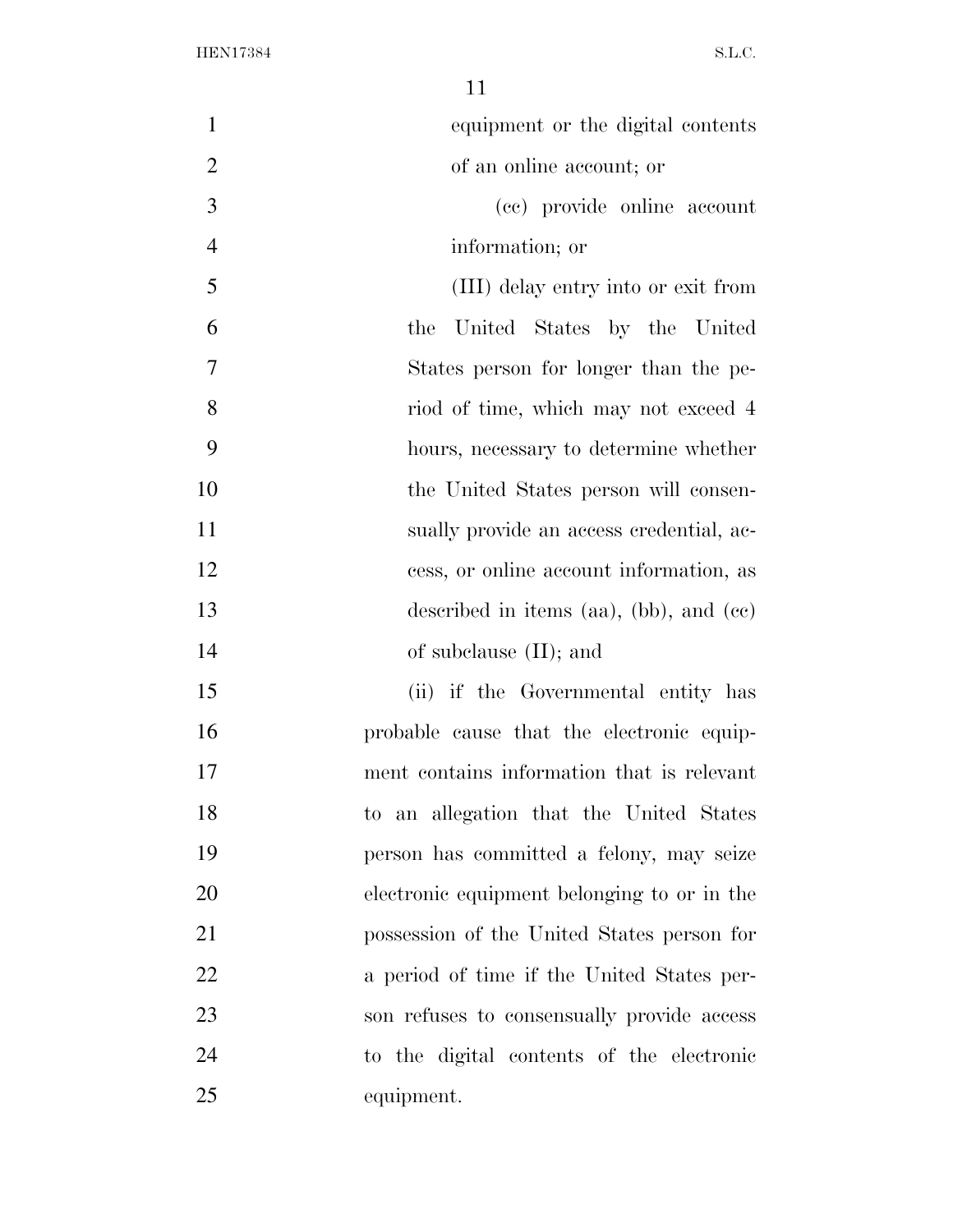| $\mathbf{1}$   | $(2)$ CONSENT.                                 |
|----------------|------------------------------------------------|
| $\overline{2}$ | $(A)$ In GENERAL.— $A$ Governmental entity     |
| 3              | shall obtain written consent described in sub- |
| $\overline{4}$ | $\text{param}(\text{B}) \text{ before}$ —      |
| 5              | (i) accessing, pursuant to the consent         |
| 6              | of a United States person at the border        |
| 7              | the digital contents of electronic equipment   |
| 8              | belonging to or in the possession of or the    |
| 9              | digital contents of an online account of the   |
| 10             | United States person;                          |
| 11             | (ii) obtaining, pursuant to the consent        |
| 12             | of a United States person at the border, an    |
| 13             | access credential of the United States per-    |
| 14             | son that would enable access to the digital    |
| 15             | contents of electronic equipment or the        |
| 16             | digital contents of an online account; or      |
| 17             | (iii) obtaining, pursuant to the con-          |
| 18             | sent of a United States person at the bor-     |
| 19             | der, online account information for an on-     |
| 20             | line account of the United States person.      |
| 21             | (B) CONTENTS OF WRITTEN CONSENT.               |
| 22             | Written consent described in this subparagraph |
| 23             | is written consent that—                       |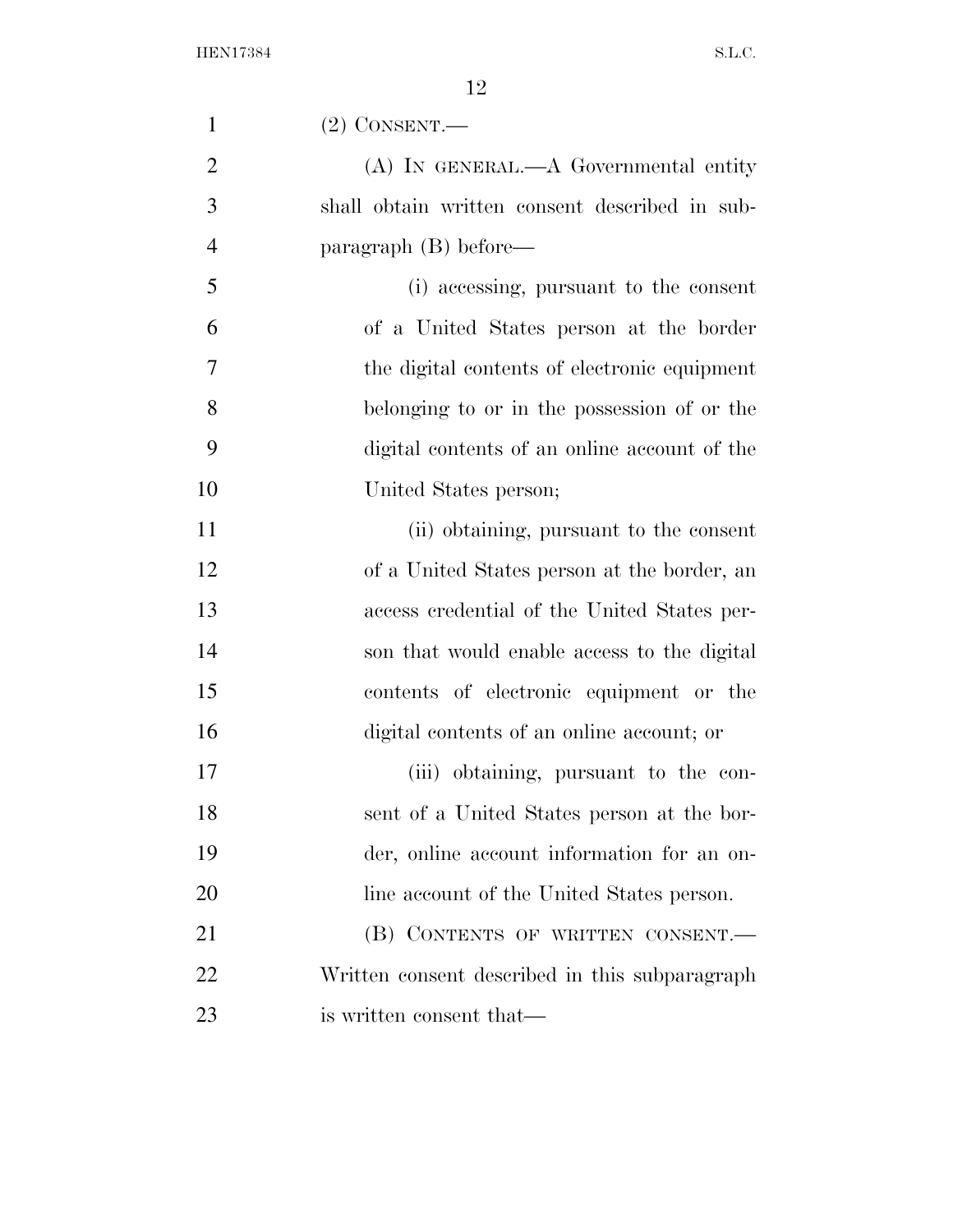| $\mathbf{1}$   | (i) indicates the United States person                 |
|----------------|--------------------------------------------------------|
| $\overline{2}$ | understands the protections and limitations            |
| 3              | described in paragraph $(1)(B)$ ;                      |
| $\overline{4}$ | (ii) states the United States person                   |
| 5              | is—                                                    |
| 6              | (I) providing consent to the Gov-                      |
| 7              | ernmental entity to access certain dig-                |
| 8              | ital contents or consensually disclosing               |
| 9              | an access credential; or                               |
| 10             | (II) consensually providing online                     |
| 11             | account information; and                               |
| 12             | (iii) specifies the digital contents, ac-              |
| 13             | cess credential, or online account informa-            |
| 14             | tion with respect to which the United                  |
| 15             | States person is providing consent.                    |
| 16             | (d) RETENTION OF DIGITAL CONTENTS.—                    |
| 17             | (1) LAWFUL ACCESS.—A Governmental entity               |
| 18             | that obtains access to the digital contents of elec-   |
| 19             | tronic equipment, the digital contents of an online    |
| 20             | account, or online account information in accordance   |
| 21             | with this section may not make or retain a copy of     |
| <u>22</u>      | the digital contents or online account information, or |
| 23             | any information directly or indirectly derived from    |
| 24             | the digital contents or online account information,    |
| 25             | unless there is probable cause to believe the digital  |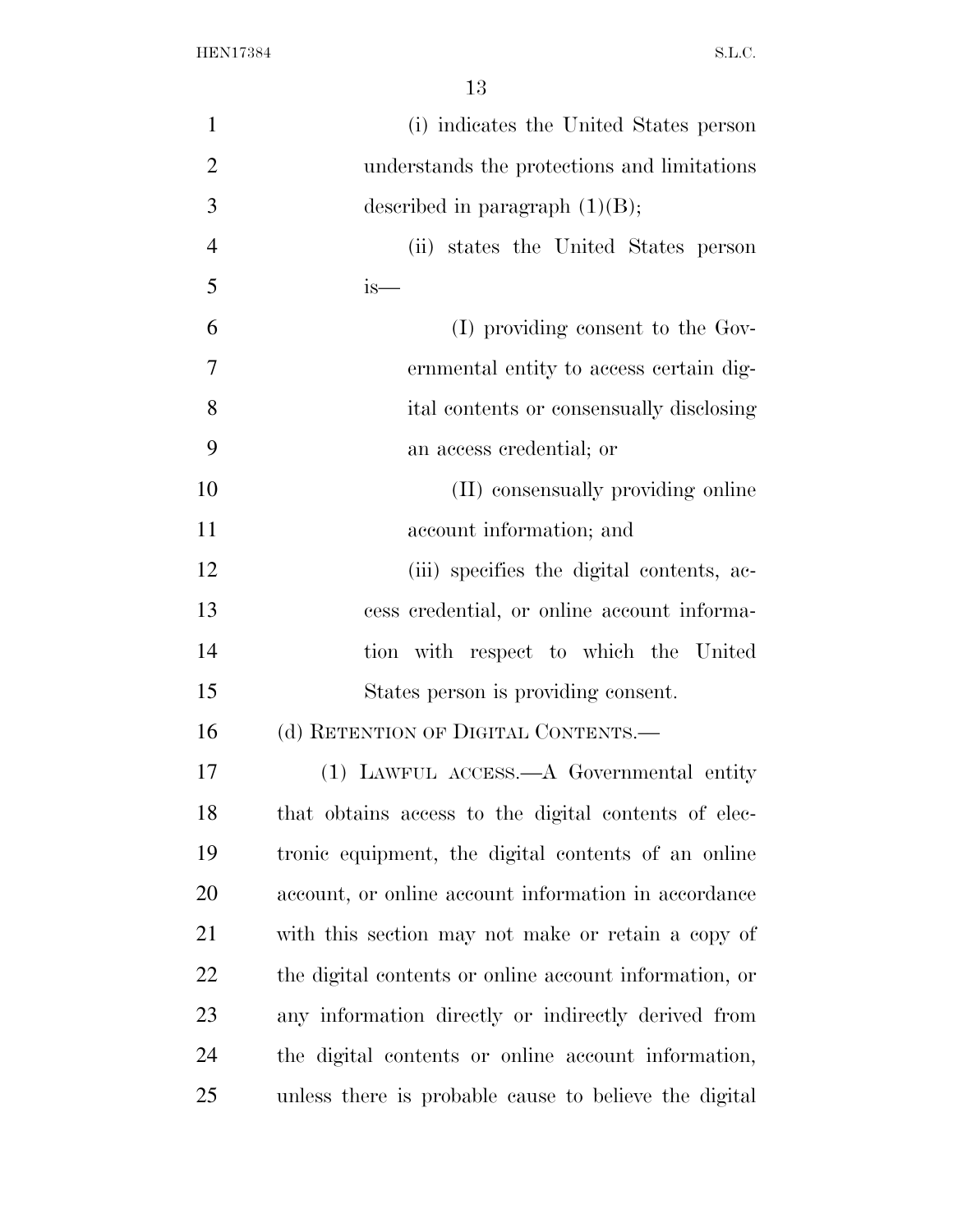| $\mathbf{1}$   | contents or online account information contains evi-   |
|----------------|--------------------------------------------------------|
| $\overline{2}$ | dence of, or constitutes the fruits of, a crime.       |
| 3              | (2) UNLAWFUL ACCESS.—If a Governmental                 |
| 4              | entity obtains access to the digital contents of elec- |
| 5              | tronic equipment, digital contents of an online ac-    |
| 6              | count, or online account information in a manner       |
| 7              | that is not in accordance with this section, the Gov-  |
| 8              | ernmental entity—                                      |
| 9              | (A) shall immediately destroy any copy of              |
| 10             | the digital contents or online account informa-        |
| 11             | tion, and any information directly or indirectly       |
| 12             | derived from the digital contents or online ac-        |
| 13             | count information, in the custody or control of        |
| 14             | the Governmental entity;                               |
| 15             | (B) may not disclose the digital contents              |
| 16             | or online account information, or any informa-         |
| 17             | tion directly or indirectly derived from the dig-      |
| 18             | ital contents or online account information, to        |
| 19             | any other Governmental entity or a State or            |
| 20             | local government; and                                  |
| 21             | (C) shall notify the United States person              |
| 22             | that any copy of the digital contents or online        |
| 23             | account information, and any information di-           |
| 24             | rectly or indirectly derived from the digital con-     |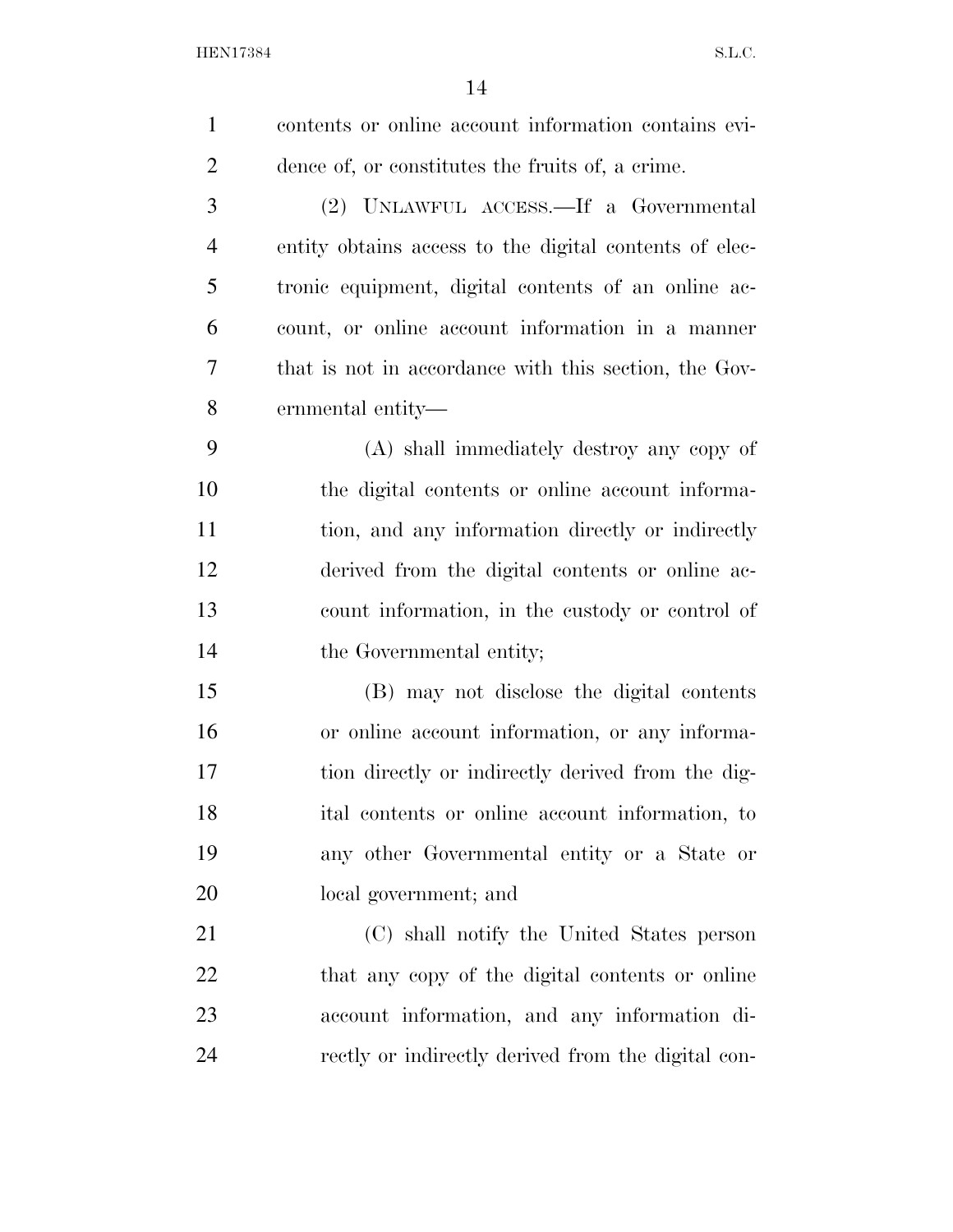| $\mathbf{1}$   | tents or online account information, has been               |
|----------------|-------------------------------------------------------------|
| $\overline{2}$ | destroyed.                                                  |
| 3              | (e) RECORDKEEPING.—A Governmental entity shall              |
| 4              | keep a record of each instance in which the Governmental    |
| 5              | entity obtains access to the digital contents of electronic |
| 6              | equipment belonging to or in the possession of an indi-     |
| 7              | vidual at the border, the digital contents of an online ac- |
| 8              | count of an individual who is at the border, or online ac-  |
| 9              | count information of an individual who is at the border,    |
| 10             | which shall include—                                        |
| 11             | $(1)$ the reason for the access;                            |
| 12             | (2) the nationality, immigration status, and ad-            |
| 13             | mission category of the individual;                         |
| 14             | (3) the nature and extent of the access;                    |
| 15             | $(4)$ if the access was consensual, how and to              |
| 16             | what the individual consented, and what the indi-           |
| 17             | vidual provided by consent;                                 |
| 18             | $(5)$ whether electronic equipment of the indi-             |
| 19             | vidual was seized;                                          |
| 20             | (6) whether the Governmental entity made a                  |
| 21             | copy of all or a portion of the digital contents or on-     |
| 22             | line account information, or any information directly       |
| 23             | or indirectly derived from the digital contents or on-      |

line account information; and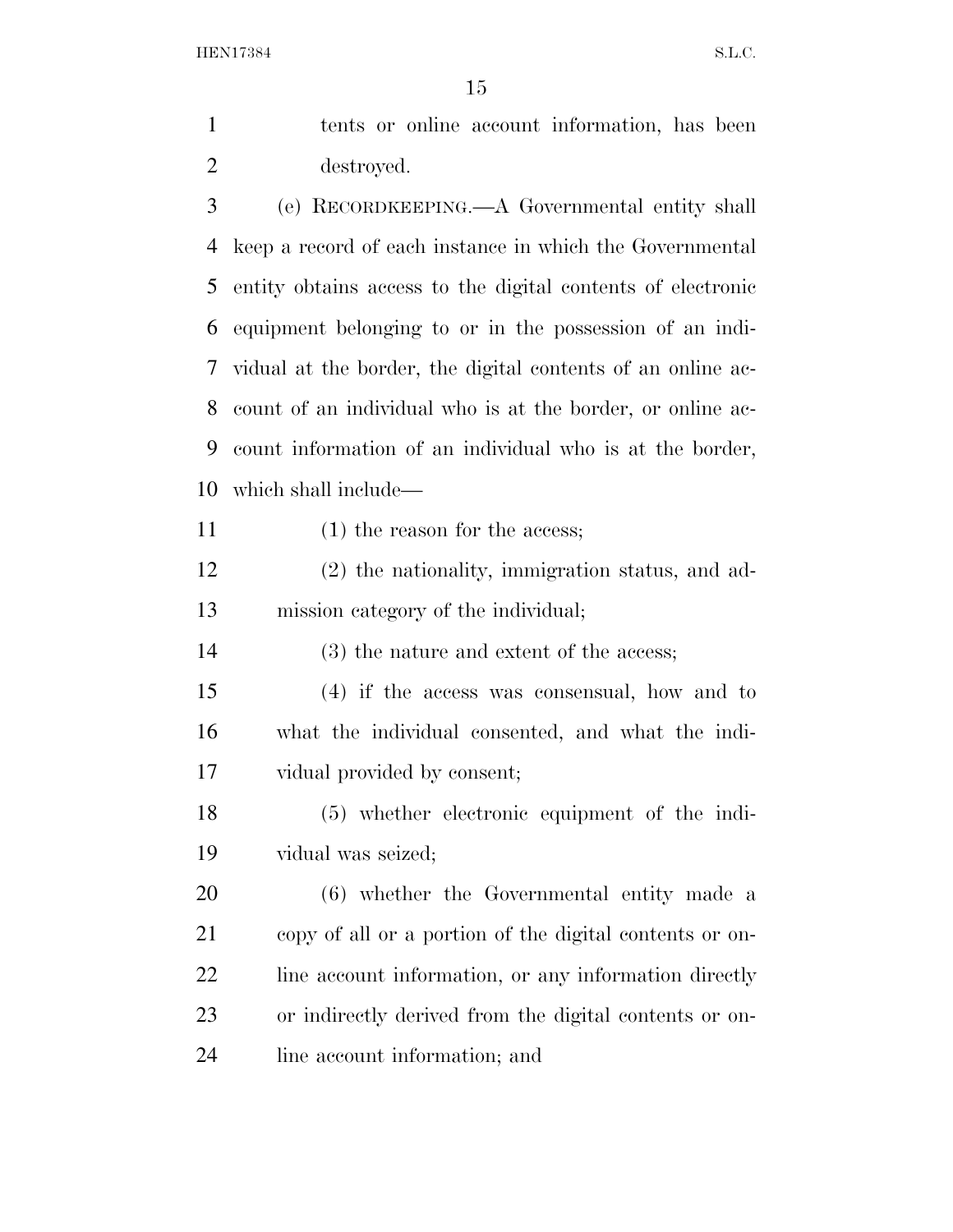(7) whether the digital contents or online ac- count information, or any information directly or in- directly derived from the digital contents or online account information, was shared with another Gov-ernmental entity or a State or local government.

### **SEC. 6. LIMITS ON USE OF DIGITAL CONTENTS AS EVI-DENCE.**

 (a) IN GENERAL.—Whenever any digital contents or online account information have been obtained in violation of this Act, no part of the digital contents or online ac- count information and no evidence derived therefrom may be received in evidence in any trial, hearing, or other pro- ceeding (including any proceeding relating to the immigra- tion laws, as defined in section 101(a) of the Immigration 15 and Nationality Act  $(8 \text{ U.S.C. } 1101(a))$  in or before any court, grand jury, department, officer, agency, regulatory body, legislative committee, or other authority of the United States, a State, or a political subdivision thereof. (b) APPLICATION.—To the maximum extent prac- ticable, the limitations under subsection (a) shall be ap- plied in the same manner as the limitations under section 2515 of title 18, United States Code.

#### **SEC. 7. LIMITS ON SEIZURE OF ELECTRONIC EQUIPMENT.**

 A Governmental entity may not seize any electronic equipment belonging to or in the possession of a United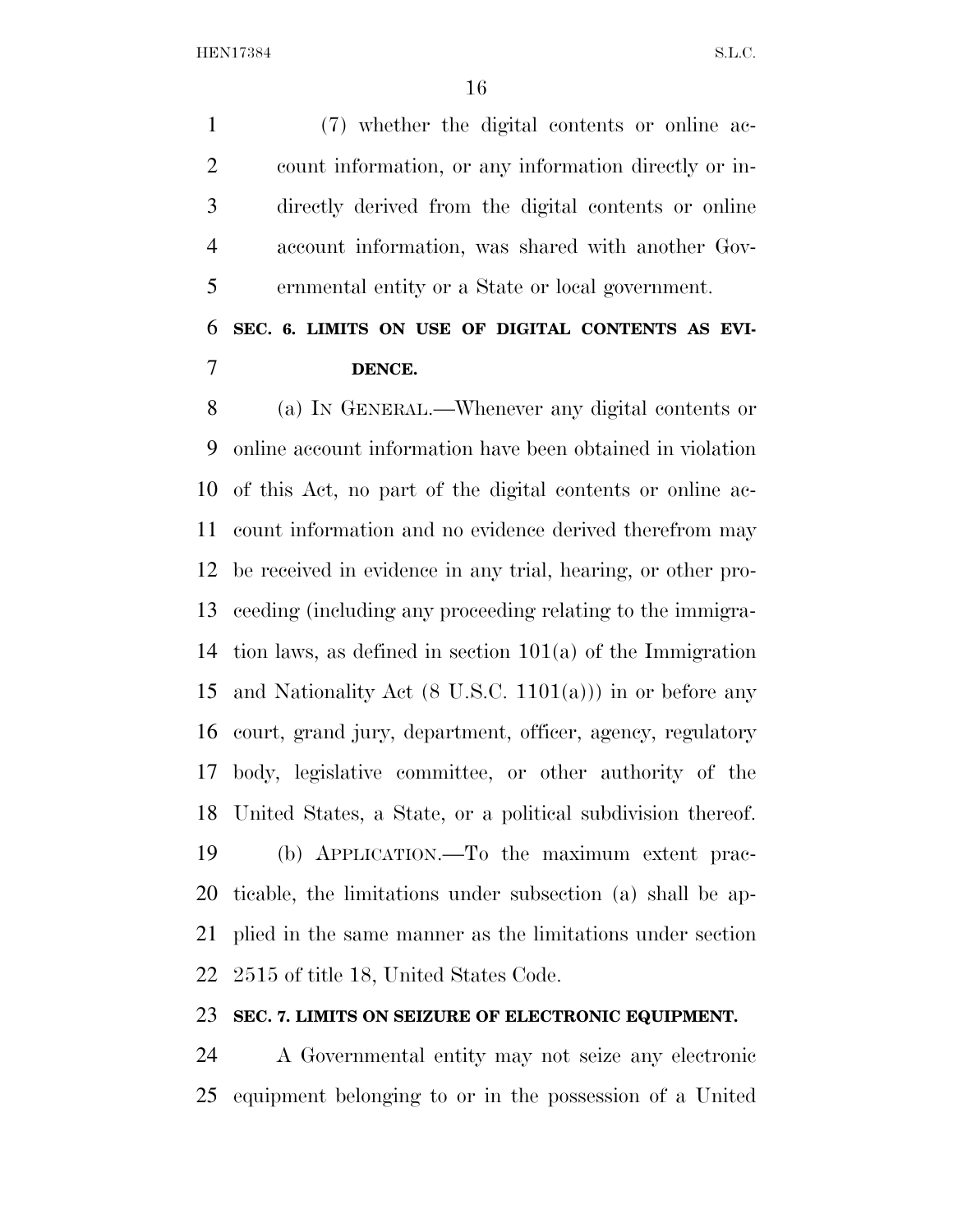States person at the border unless there is probable cause to believe that the electronic equipment contains informa- tion that is relevant to an allegation that the United States person has committed a felony.

#### **SEC. 8. AUDIT AND REPORTING REQUIREMENTS.**

 In March of each year, the Secretary of Homeland Security shall submit to Congress and make publicly avail- able on the website off the Department of Homeland Secu-rity a report that includes the following:

 (1) The number of times during the previous year that an officer or employee of the Department of Homeland Security did each of the following:

 (A) Accessed the digital contents of any electronic equipment belonging to or in the pos- session of or the digital contents of an online account of a United States person at the border pursuant to a warrant supported by probable cause issued using the procedures described in the Federal Rules of Criminal Procedure by a court of competent jurisdiction.

 (B) Accessed the digital contents of any electronic equipment belonging to or in the pos- session of a United States person at the border pursuant to the emergency authority under sec-tion  $5(b)$ .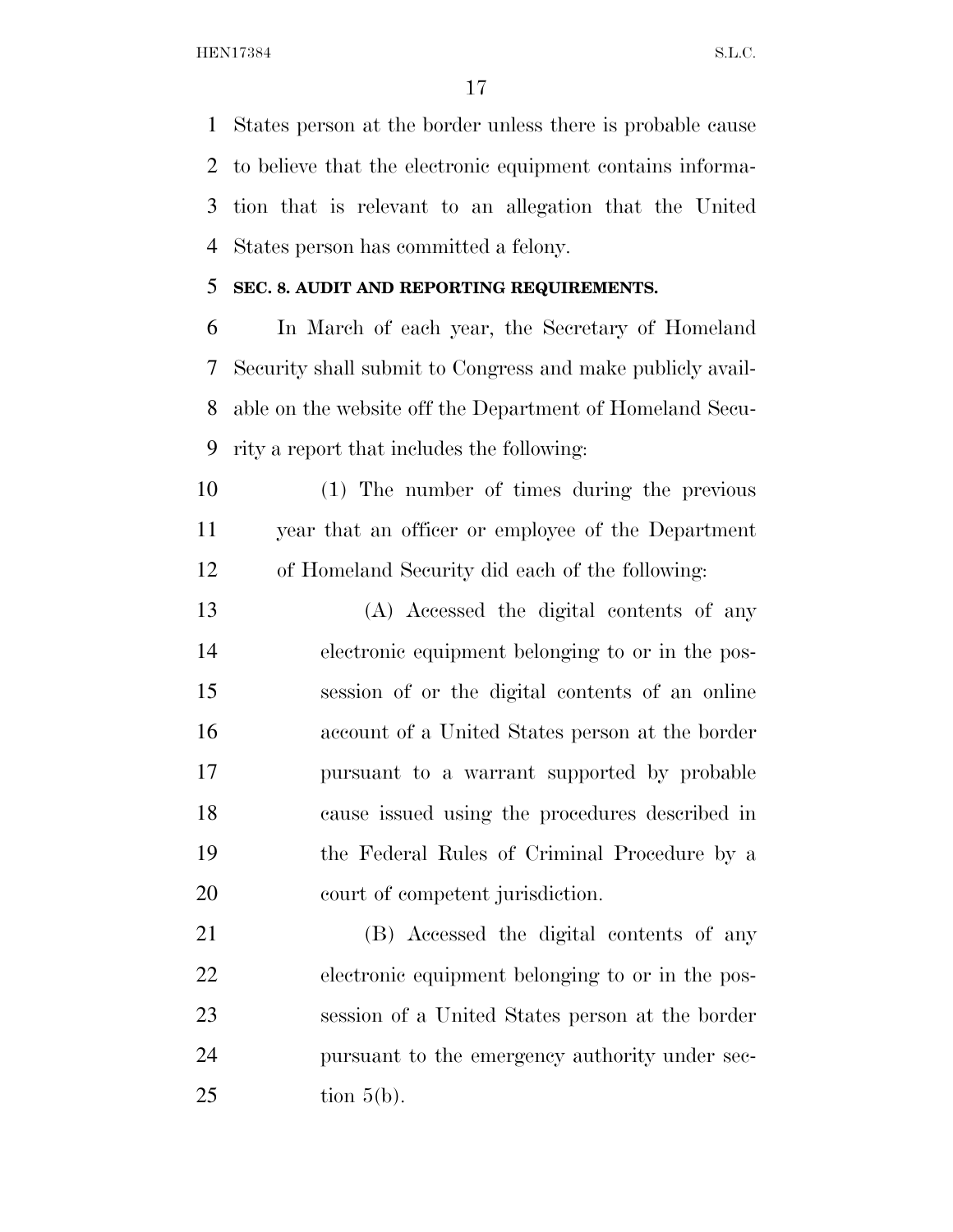| $\mathbf{1}$   | (C) Requested consent to access the digital       |
|----------------|---------------------------------------------------|
| $\overline{2}$ | contents of any electronic equipment belonging    |
| 3              | to or in the possession of, the digital contents  |
| $\overline{4}$ | of an online account of, or online account infor- |
| 5              | mation of a United States person at the border.   |
| 6              | (D) Accessed the digital contents of any          |
| 7              | electronic equipment belonging to or in the pos-  |
| 8              | session of, the digital contents of an online ac- |
| 9              | count of, or online account information of a      |
| 10             | United States person at the border pursuant to    |
| 11             | written consent provided in accordance with       |
| 12             | section $5(c)$ .                                  |
| 13             | (E) Requested a United States person at           |
| 14             | the border consensually disclose an access cre-   |
| 15             | dential that would enable access to the digital   |
| 16             | contents of electronic equipment or the digital   |
| 17             | contents of an online account of the United       |
| 18             | States person.                                    |
| 19             | (F) Accessed the digital contents of elec-        |
| 20             | tronic equipment or the digital contents of an    |
| 21             | online account of a United States person at the   |
| 22             | border using an access credential pursuant to     |
| 23             | written consent provided in accordance with       |
| 24             | section $5(c)$ .                                  |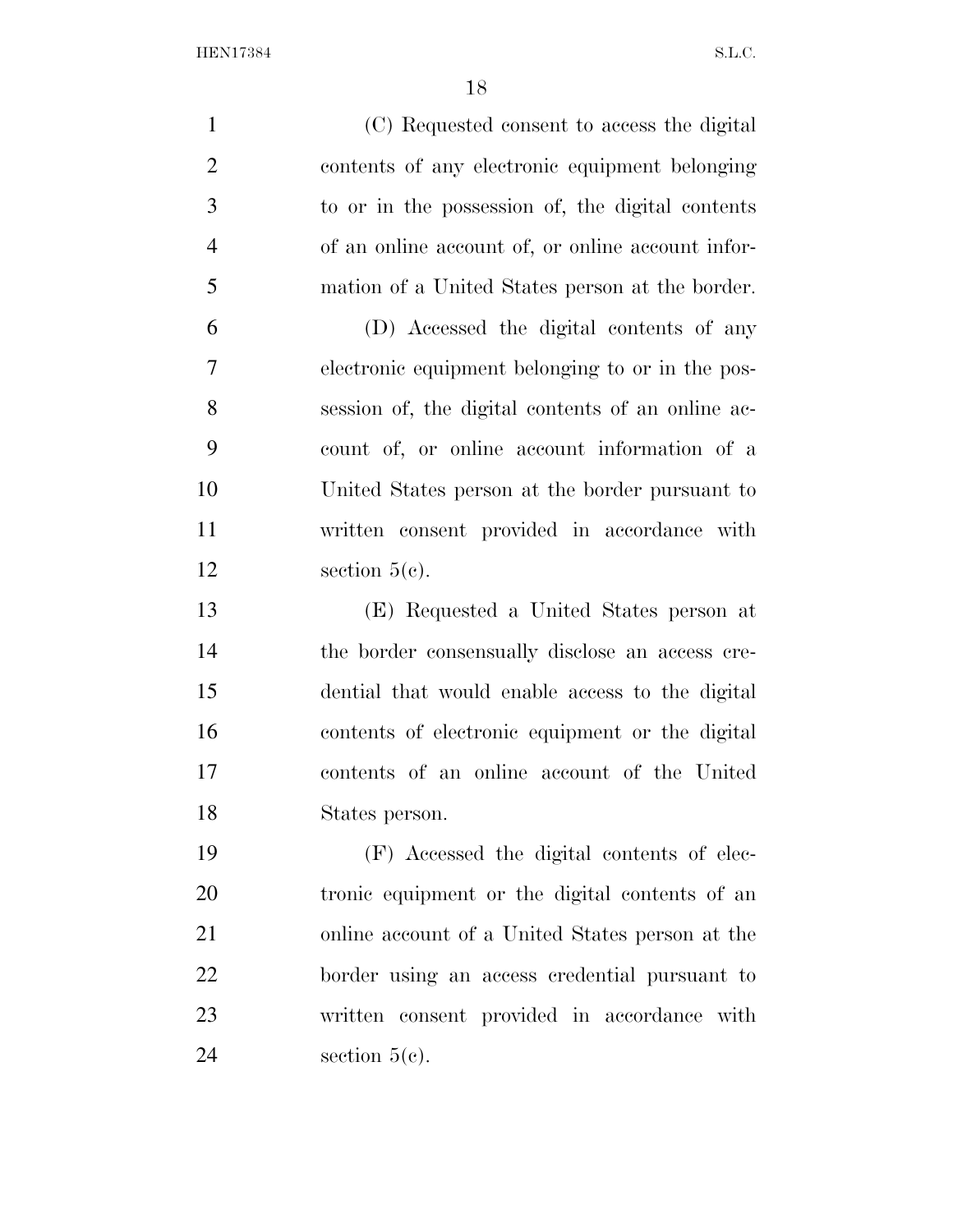| $\mathbf{1}$   | (G) Accessed the digital contents of any          |
|----------------|---------------------------------------------------|
| $\overline{2}$ | electronic equipment belonging to or in the pos-  |
| 3              | session of, the digital contents of an online ac- |
| $\overline{4}$ | count of, or online account information of a      |
| 5              | United States person at the border in a manner    |
| 6              | that was not in accordance with section 5.        |
| 7              | (H) Accessed the digital contents of any          |
| 8              | electronic equipment belonging to or in the pos-  |
| 9              | session of, the digital contents of an online ac- |
| 10             | count of, or online account information of an     |
| 11             | individual who is not a United States person at   |
| 12             | the border.                                       |
| 13             | (I) Accessed the digital contents of any          |
| 14             | electronic equipment belonging to or in the pos-  |
| 15             | session of an individual at the border, the dig-  |
| 16             | ital contents of an online account of an indi-    |
| 17             | vidual at the border, or online account informa-  |
| 18             | tion of an individual at the border (regardless   |
| 19             | of whether the individual is a United States      |
| 20             | person) at the request of a Governmental entity   |
| 21             | (including another component of the Depart-       |
| 22             | ment of Homeland Security) that is not the        |
| 23             | Governmental entity employing the individual      |
| 24             | accessing the digital contents or online account  |
| 25             | information.                                      |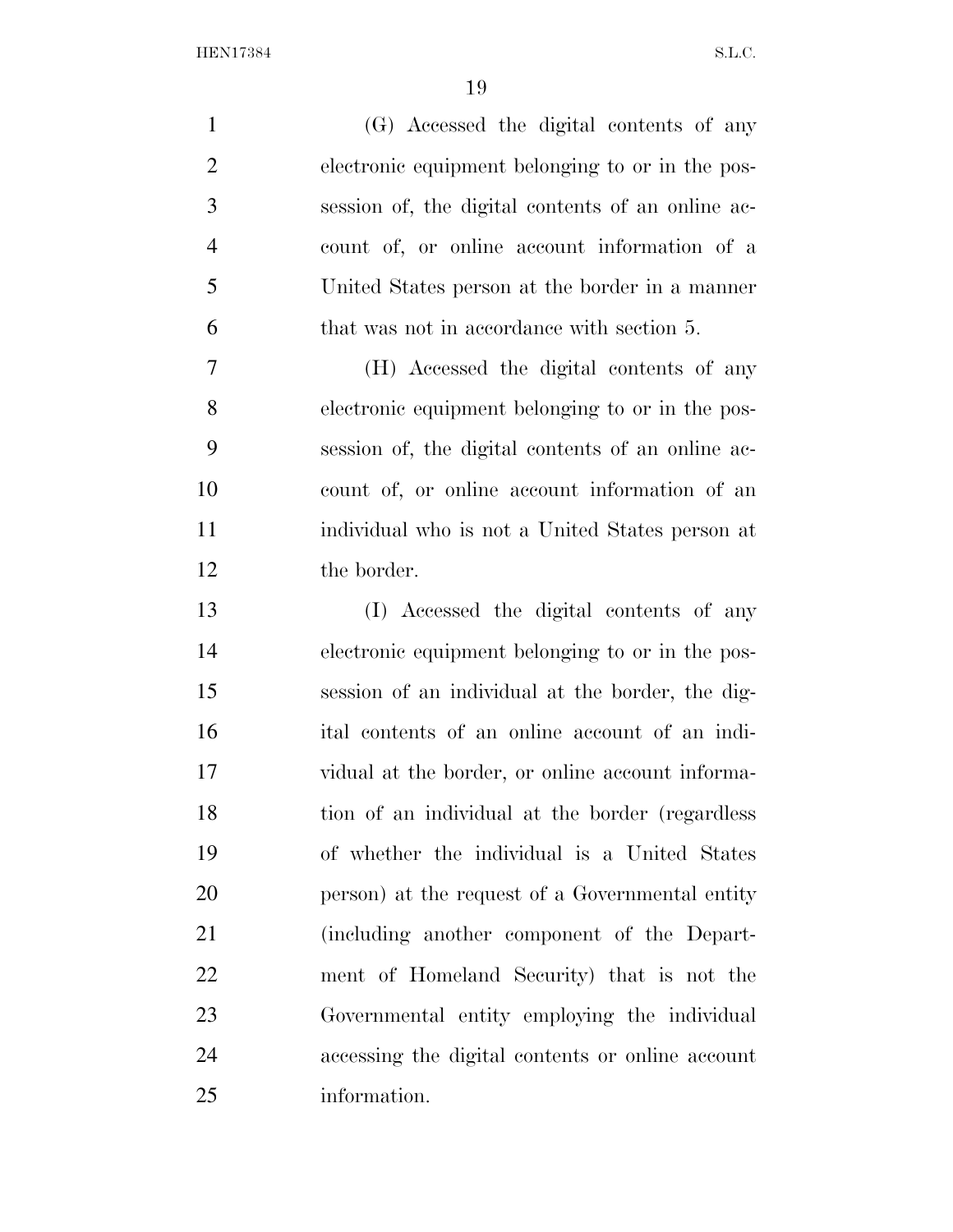| $\mathbf{1}$   | $(2)$ Aggregate data on-                        |
|----------------|-------------------------------------------------|
| $\overline{2}$ | (A) the number of United States persons         |
| 3              | for which a Governmental entity obtains access  |
| $\overline{4}$ | $to-$                                           |
| 5              | (i) the digital contents of electronic          |
| 6              | equipment belonging to or in the posses-        |
| 7              | sion of the United States person at the         |
| 8              | border;                                         |
| 9              | (ii) the digital contents of an online          |
| 10             | account of the United States person while       |
| 11             | at the border; or                               |
| 12             | (iii) online account information of the         |
| 13             | United States person while at the border;       |
| 14             | (B) the country from which United States        |
| 15             | persons departed most recently before arriving  |
| 16             | in the United States for the United States per- |
| 17             | sons for which a Governmental entity obtains    |
| 18             | access to-                                      |
| 19             | (i) the digital contents of electronic          |
| 20             | equipment belonging to or in the posses-        |
| 21             | sion of the United States person at the         |
| 22             | border;                                         |
| 23             | (ii) the digital contents of an online          |
| 24             | account of the United States person while       |
| 25             | at the border; or                               |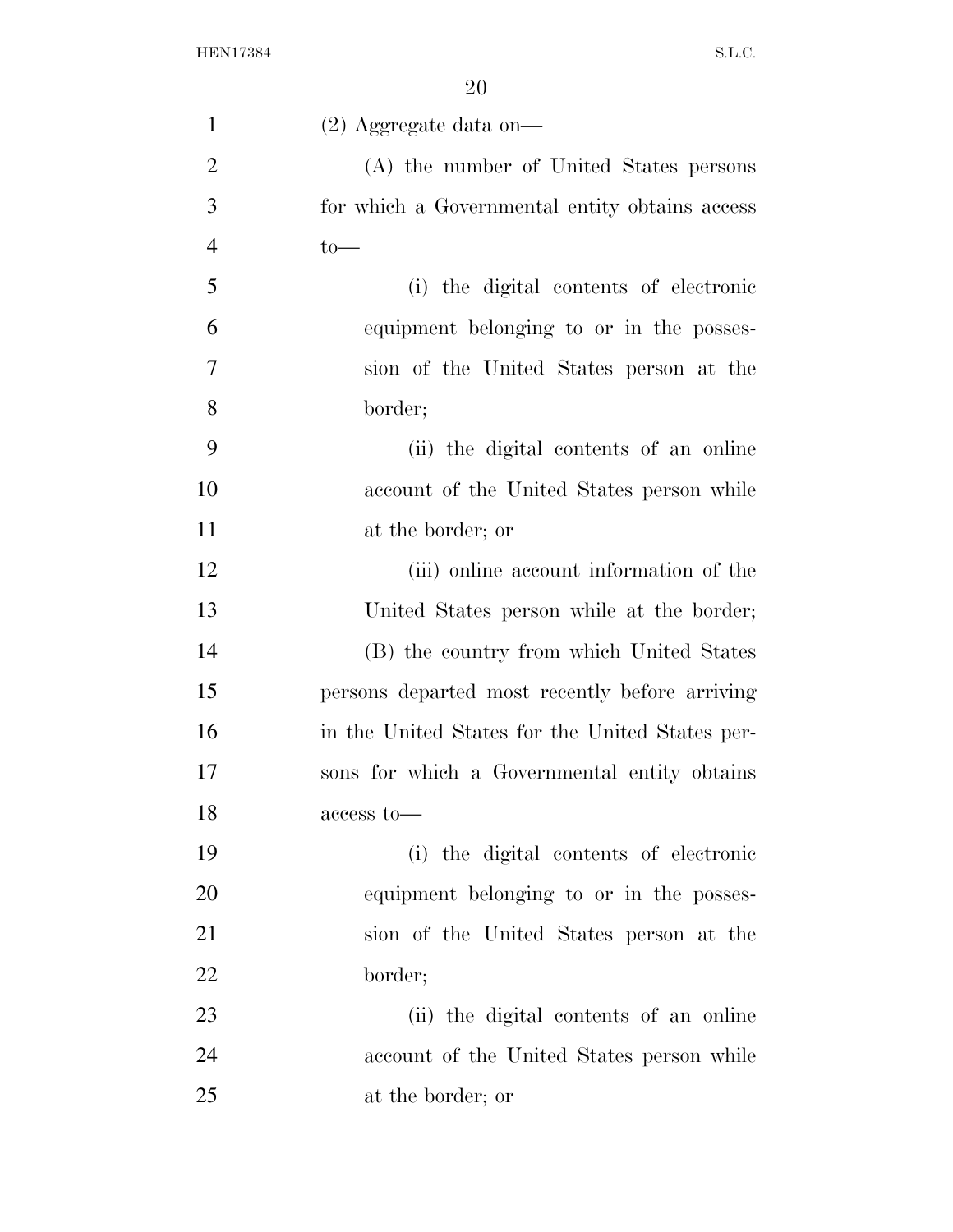| $\mathbf{1}$   | (iii) online account information of the        |
|----------------|------------------------------------------------|
| $\overline{2}$ | United States person while at the border;      |
| 3              | (C) the number and nationality of individ-     |
| $\overline{4}$ | uals who are not United States persons for     |
| 5              | which a Governmental entity obtains access     |
| 6              | $to-$                                          |
| $\overline{7}$ | (i) the digital contents of electronic         |
| 8              | equipment belonging to or in the posses-       |
| 9              | sion of the individuals at the border;         |
| 10             | (ii) the digital contents of an online         |
| 11             | account of the individuals while at the bor-   |
| 12             | der; or                                        |
| 13             | (iii) online account information of the        |
| 14             | individuals while at the border; and           |
| 15             | (D) the country from which individuals         |
| 16             | who are not United States persons departed     |
| 17             | most recently before arriving in the United    |
| 18             | States for the individuals for which a Govern- |
| 19             | mental entity obtains access to—               |
| 20             | (i) the digital contents of electronic         |
| 21             | equipment belonging to or in the posses-       |
| 22             | sion of the individuals at the border;         |
| 23             | (ii) the digital contents of an online         |
| 24             | account of the individuals while at the bor-   |
| 25             | der; or                                        |